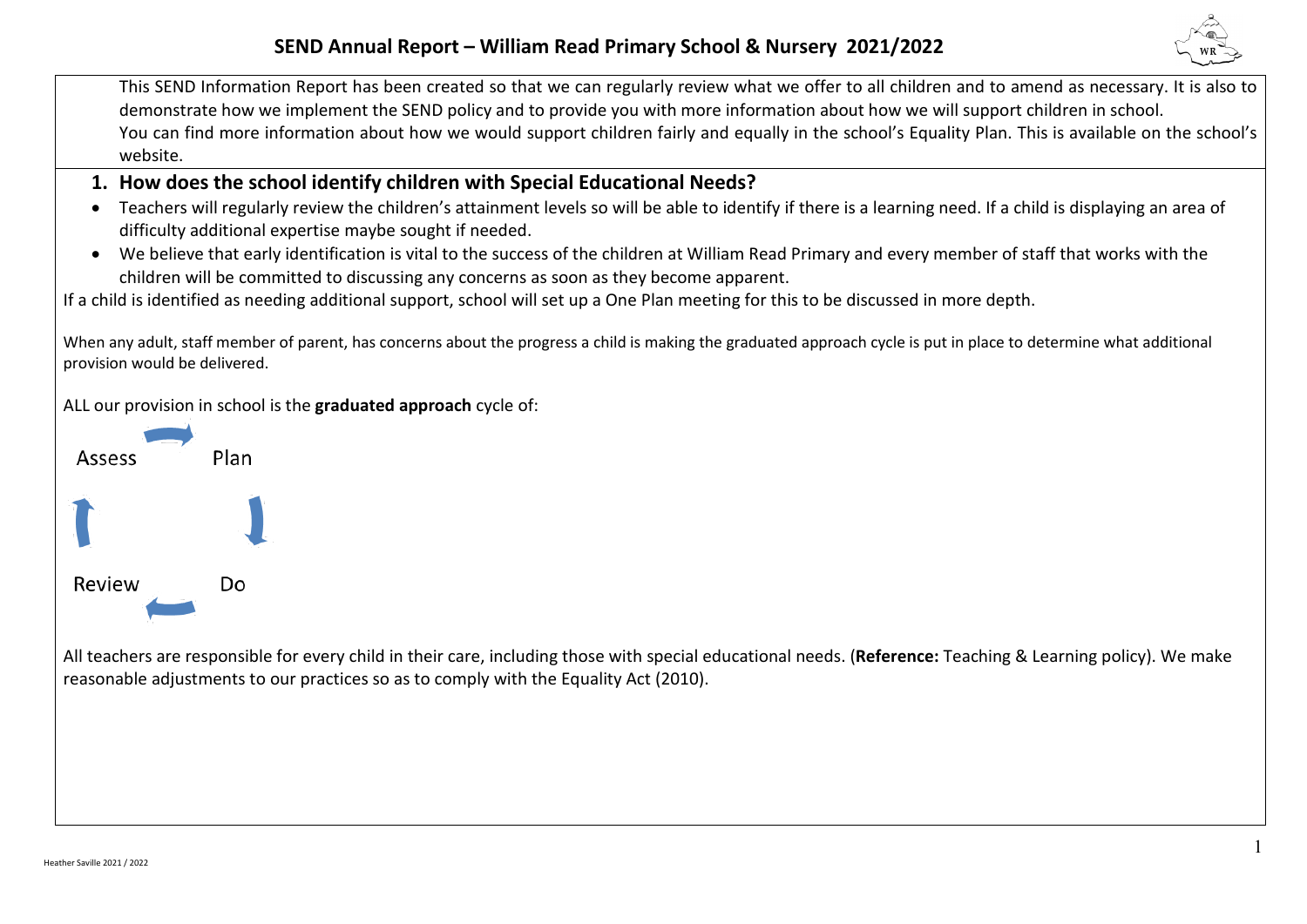|               |                           | One plan          |                            |                             |  |  |  |  |  |
|---------------|---------------------------|-------------------|----------------------------|-----------------------------|--|--|--|--|--|
| Name:         |                           | Date of Birth:    |                            | Year / Class:               |  |  |  |  |  |
|               |                           | <b>ASSESS</b>     |                            |                             |  |  |  |  |  |
|               | Strengths                 |                   | Needs                      | Current levels              |  |  |  |  |  |
| $*$<br>$\ast$ |                           | $\ast$<br>$\ast$  |                            | Reading                     |  |  |  |  |  |
| $\ast$        |                           | $\ast$            |                            | Writing                     |  |  |  |  |  |
| $\ast$        |                           | $\ast$            |                            | Maths                       |  |  |  |  |  |
|               |                           | <b>PLAN</b>       |                            |                             |  |  |  |  |  |
|               | Outcomes                  | Steps to outcomes | Provision                  | Progress Towards<br>Outcome |  |  |  |  |  |
|               |                           |                   |                            |                             |  |  |  |  |  |
|               |                           |                   |                            |                             |  |  |  |  |  |
|               |                           |                   |                            |                             |  |  |  |  |  |
|               |                           |                   |                            |                             |  |  |  |  |  |
|               |                           | <b>REVIEW</b>     |                            |                             |  |  |  |  |  |
|               | What's working well       |                   | What's not working well    |                             |  |  |  |  |  |
|               |                           |                   |                            |                             |  |  |  |  |  |
|               |                           |                   |                            |                             |  |  |  |  |  |
|               |                           |                   |                            |                             |  |  |  |  |  |
|               |                           | <b>DO</b>         |                            |                             |  |  |  |  |  |
|               | What do we need to change |                   | <b>Actions to be taken</b> |                             |  |  |  |  |  |
|               |                           |                   |                            |                             |  |  |  |  |  |
|               |                           |                   |                            |                             |  |  |  |  |  |
|               |                           |                   |                            |                             |  |  |  |  |  |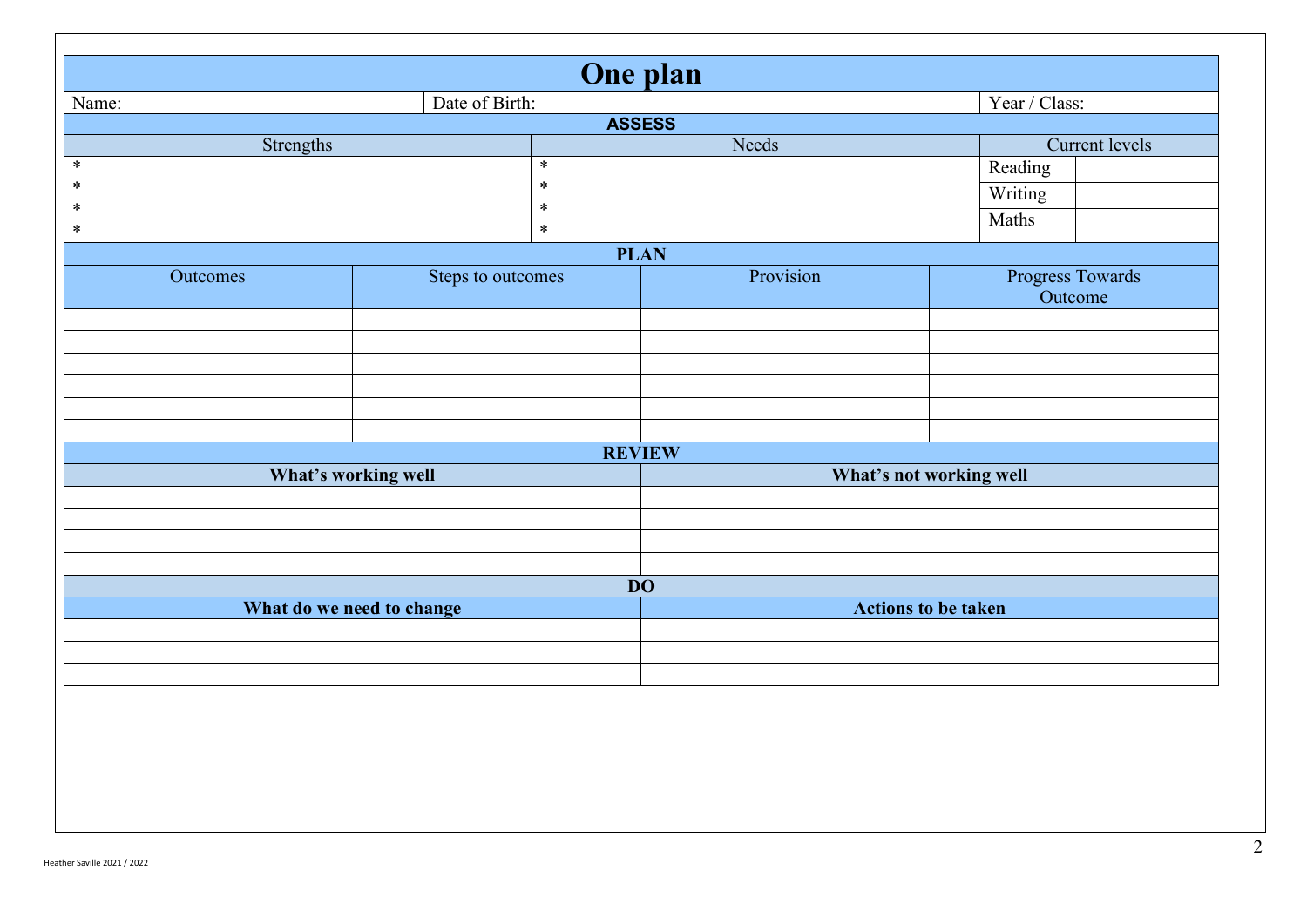#### **Assess**

Assessment is on-going across all aspects of school life. Children all have individual targets in the core areas, in order to help them move on in their learning. Decisions are then made as to the most appropriate steps to take to support the learner; pupil progress meetings are held for all children regularly as part of the assessment process. School based assessments will be carried out regularly to see where there are any gaps in the child's learning. This allows us to track information as to whether or not they are performing below their age expected levels. Assessments from medical or other professionals will also be taken into account.

#### **Plan**

William Read staff will monitor every child who needs support in order to enhance progress. This may involve something 'additional to or different from' (From the updated Code of Practice January 2015), a differentiated curriculum and different strategies that can be put in place for support. Consultations are held with the children and their parents and all our additional provision (internal or external) is based on an agreed outcomes approach. These consultations use a person centred approach so the meeting agrees to help the pupil together in the best possible way. Strategies will be discussed with the child and parents and carried out over a set time. Some children will have targets set to support emotional or social development, or those pertaining to their very specific SEND. The children will know what the next steps are in order to progress. The children will have a One Page Profile which will be a profile of their strengths, aspirations, and the co-ordinated support and outcomes being sought. This will form a plan for the way forward so that children are supported appropriately.

#### **Do**

The plan will be put into place and monitored closely by the Class Teacher and the SENDCo. The pupil's One Page Profile which document their SMART (Specific, Measurable, Achievable, Relevant and Timed) targets are updated at the end of each term and reviewed by the SENDCo. Learning Support Assistants (LSA) are deployed across the school to support all children, as directed by the teacher. Children who are finding some aspects of learning difficult maybe supported in a smaller group usually within the classroom for short periods of time usually on a weekly basis working towards specific outcomes. These interventions will have a start/end date and will have a specific focus with a pre and post assessment to ensure progress is being made.

#### **Review**

The review takes place to assess progress and needs. The specific support or intervention may stop if the desired outcome has been reached; it may continue as it is still appropriate, or may be adapted or change according to next steps needed. Through colleague collaboration, the progress, engagement and conduct of learners is discussed according to need.

Within the Code of Practice, there are two categories for children with SEND. If at the end of this graduated approach it is felt that children need additional support within school they will be classed as needing SEN support. However, if your child has a specific need which may be complex and lifelong, support is available in the form of an Education, Health and Care Plan (EHCP). This means a child has been identified by various professionals as needing a higher level of support. The school or a parent can request that the Local Authority carries out a Statutory Assessment which is a legal process: http://www.essex.gov.uk/Education-Schools/Schools/Special-Education-Needs/Pages/Special-Educational-Needs.aspx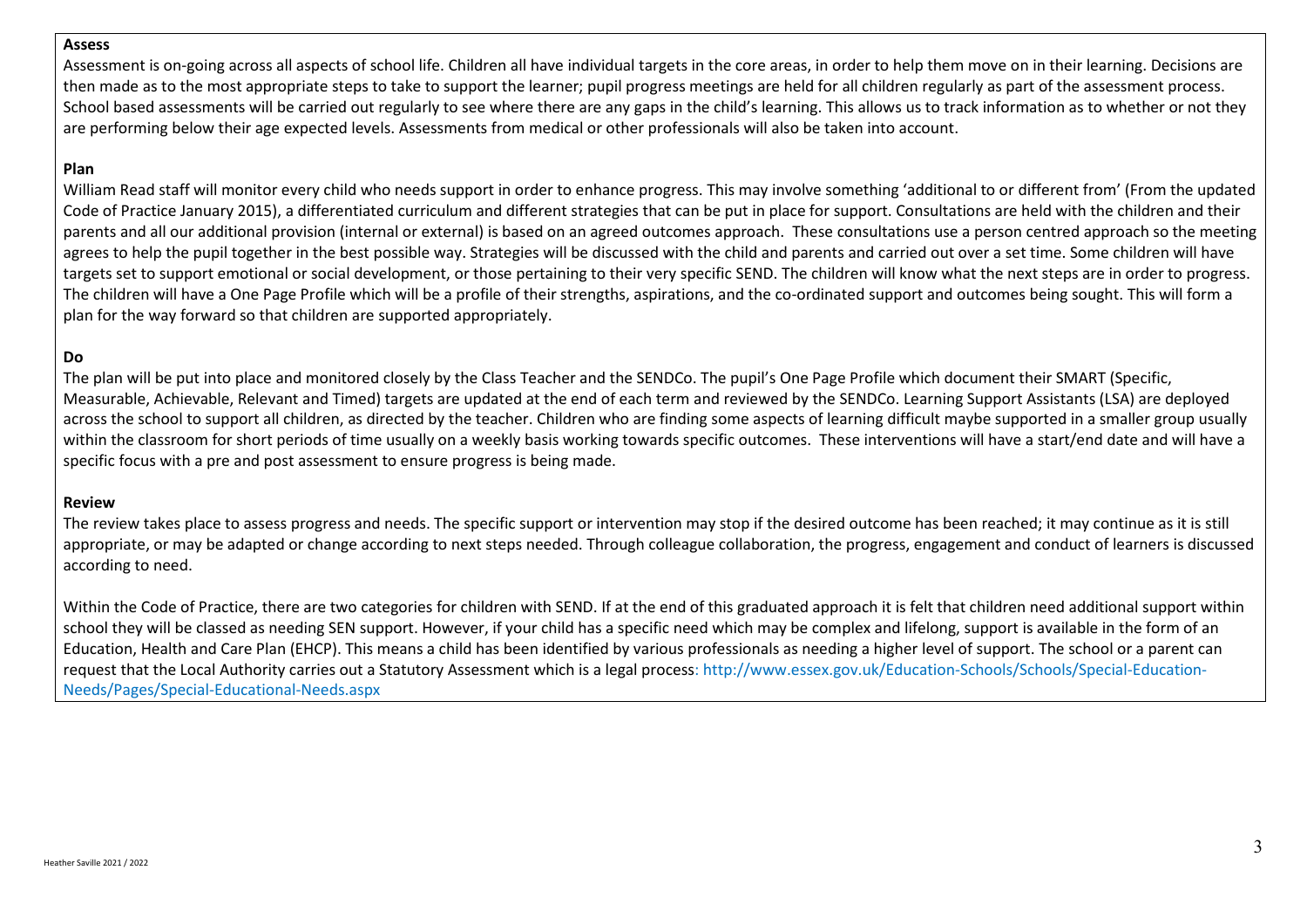#### **2. How does the school support Children with Special Educational Needs or Disabilities?**

There is an expectation amongst staff to demonstrate high quality teaching and the use of differentiated and personalised approaches to teaching and learning. We comply fully within the regulations outlined in the Special Educational Needs Code of Practice (2014). You can find a copy it here: <https://www.gov.uk/government/publications/send-code-of-practice-0-to-25>

At William Read Primary School, we are fully committed to promoting inclusion of all children, whatever their age, ability, gender, race or background. We believe that the teaching and learning, achievements, attitudes and well-being of every child in the school is important.

We aim to provide equal opportunities for all groups of children, including those with diverse needs. Our main objective is to safeguard the interests of all children and to ensure they achieve their full potential. All children should have the opportunity to join in with their peers in the curriculum and life of the school. We aim to pay particular attention to the provision for, and the achievement of, all differences within the school, providing extra resources and support, where possible.

Once a child has been identified as having a Special Educational Need or a Disability a provision map is put in place, taking into account the views of the staff, parents, outside agencies and the pupil. These are reviewed termly, with the on-going support from the SENDCo and the class teachers. If an intervention isn't increasing the progress another one can be put in place.

#### **3. What should a parent do if they think their child may have Special Educational Needs.**

If a parent thinks their child may have Special Educational Needs they should…

- In the first instance contact their child's Class Teacher who will happily discuss any concerns you may have. They have responsibility to check on the progress of a child to identify, plan and deliver a curriculum that will meet a child's needs. The Class Teacher will meet parents at least on a termly basis (usually through parents evenings) to raise any concerns at these meetings.
- Next speak to our qualified Special Educational & Disabilities Coordinator, (SENDCo). Mrs Heather Saville. She will provide support to children and parents or carers, to ensure that a child is able to feel safe and confident enough to participate in, and enjoy their school day.
- If a child has been raised as having a specific need, One Plan meetings will be held each term with parents, the Class Teacher and Mrs Saville, (virtually during COVID), so that personalised targets can be set and these will be monitored in class.
- We want to ensure we are building positive relationships with all the parents at the school so we hope for an open and honest dialogue whereby we can all work together.
- There is also information on our school website which may help with any concerns Parents may have.
- Essex County Council has produced a web site which also contains an array of information.<http://www.essexlocaloffer.org.uk/>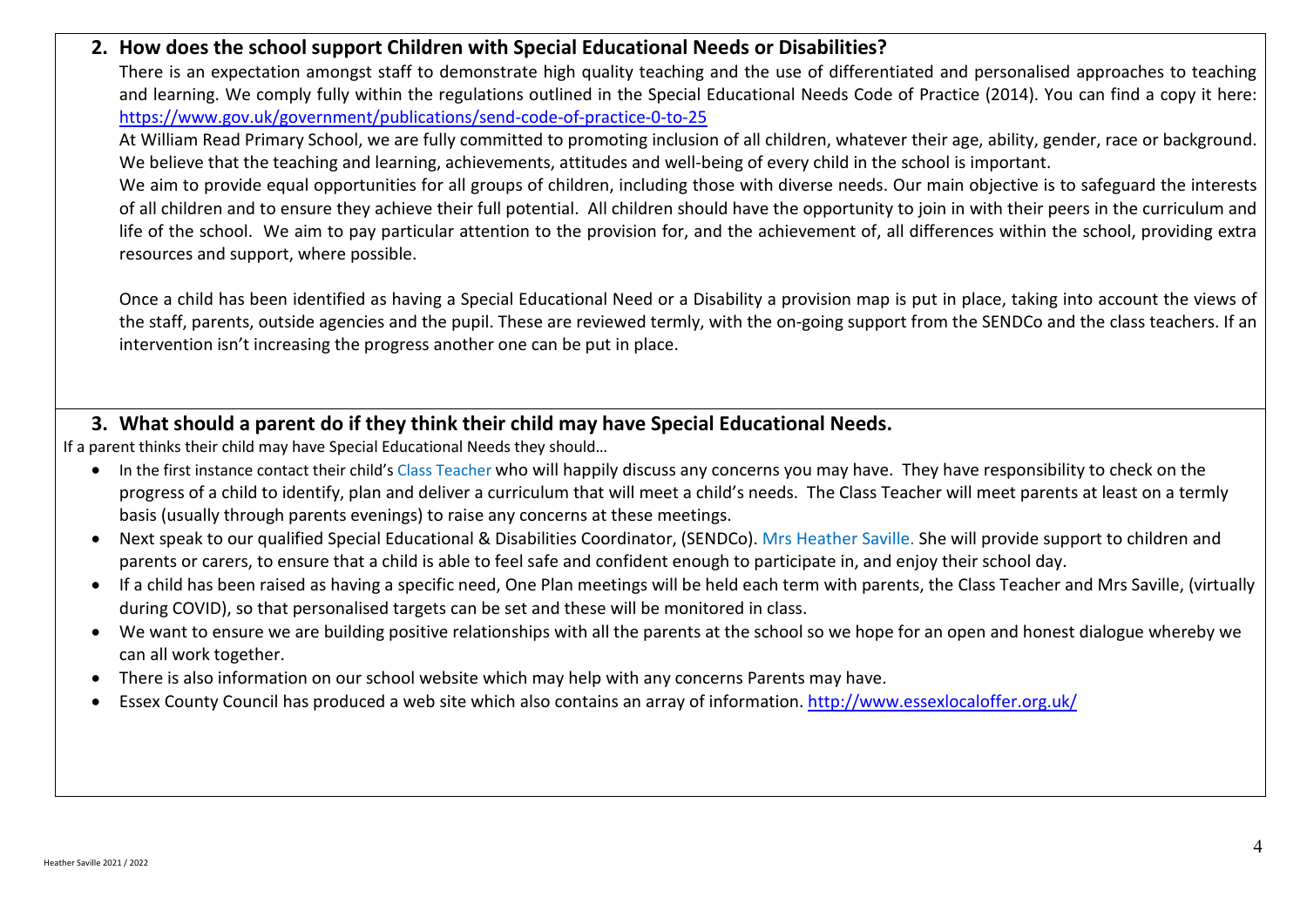## **4. How many children in the school have special educational needs or Disabilities?**

As of 15.10.21

|              | FIIAN<br>нци | 80 E B<br>ASI+ | 'lai | <b>Girls</b> | אמ            | `otal |
|--------------|--------------|----------------|------|--------------|---------------|-------|
| <b>Cotal</b> |              | 34             | 48   | --           | $\sim$ $\sim$ | 48    |

EHCP – Education, Health & Care Plan ASI+ - Additional School Input + ASI – Additional School Input

**Pupils on roll. 320 15% are SEND**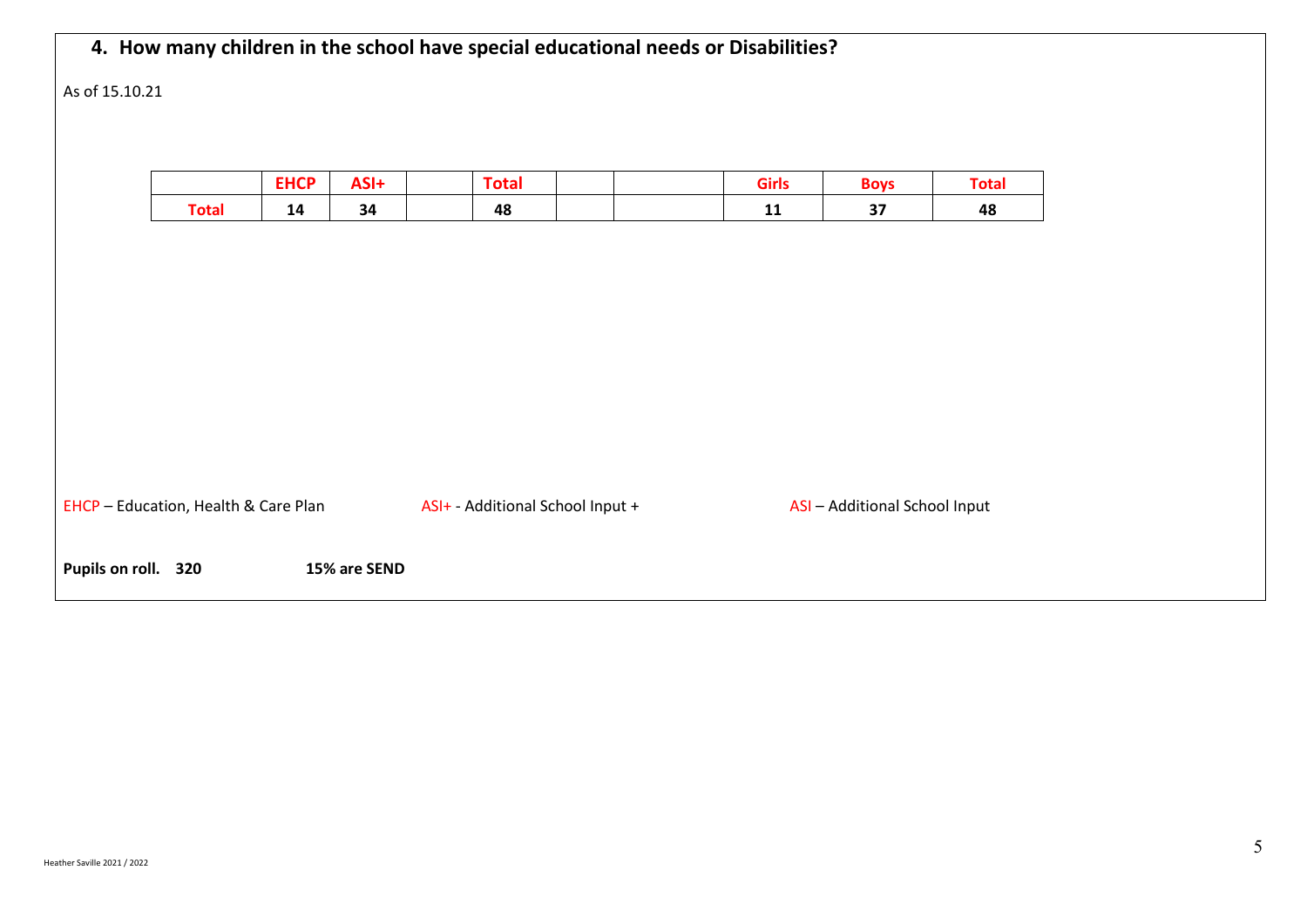#### **5. What types of special education needs does the school currently need to provide?**

We have children that fall into various areas.

#### \*Categories of Special Needs:-

**ASD -** Autistic & Social Communication 11 pupils **PNI -** Physical & Neurological impairment 2 pupils **SLCN** -Speech Language & communication 8 pupils **LDD-** Learning Difficulties & Disability 13 pupils **SEMH** - Social, Emotional, Mental Health. 10 pupils **HI,VI,MSI -** Sensory. Hearing, Visual & Multi-Sensory impairment 3 pupils **MLD –** Moderate Learning Difficulties 1 pupils

- William Read Primary School & Nursery is aware and celebrates that each child will make a unique contribution to school life and will bring with them an array of abilities and talents.
- There are various reasons why children find school difficult, so it is vital that we identify these difficulties early so that the correct support can be put in place.
- We believe that all children and young people have a right to an education where they can:
	- 1. achieve their best and make progress
	- 2. become confident individuals
	- 3. develop as much independence as possible
	- 4. make successful transitions
- A Child or Young Person may be considered to have Special Educational Needs if are making significantly less than expected progress given their age and individual circumstances (Code of Practice 6.17). As a result, they may fall into one or more of the following categories and their needs form a specific barrier to their learning;

*A difficulty in one or more areas of learning which is significantly greater than the majority of children of the same age.*

*A disability which prevents or hinders the young person in accessing the full curriculum or educational facilities.*

*(Section 20 of the Children and Families Act 2014)*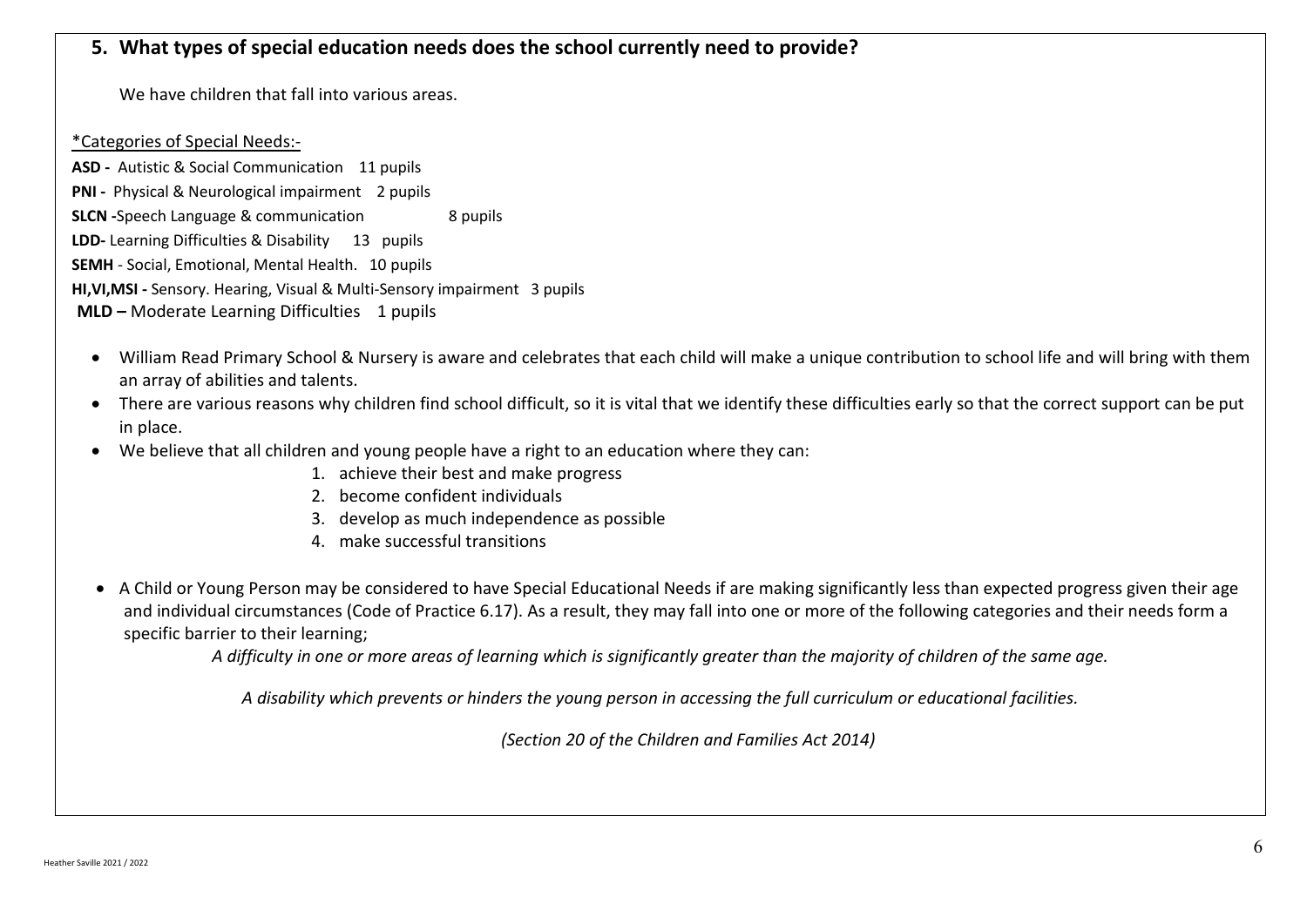#### 1. **Communication and interaction**

Children with speech, language and communication needs (SLCN) may show difficulties with communicating with others. This may be because they have difficulty in being able to say what they want to, understanding what is being said to them or they may not be able to understand the social rules of how communication takes place. Children with an Autistic Spectrum Disorder (ASD) may show specific difficulties which are associated with often having social interaction, language or communication needs.

### 2. **Cognition and learning**

Learning difficulties vary and cover a variety of needs. This includes children who have difficulty with learning, thinking and understanding or who have some developmental delay. They may have features of moderate learning difficulties (MLD), severe learning difficulties (SLD) or profound and multiple learning difficulties (PMLD) where children may have complex learning difficulties. Children may have specific learning difficulties (SpLD) which primarily affects one aspect of learning, for example: Dyslexia, a difficulty that affects fluent word reading and spelling. Dyspraxia, a difficulty with gross or fine motor skills and Dyscalculia which is having difficulties with maths. They may have moderate or severe learning difficulties so are not progressing at the same rate as their peers.

#### 3. **Social, emotional and mental health**

Some children may experience various difficulties ranging from finding it extremely difficult to concentrate, to being isolated or withdrawn to displaying challenging behaviour. This may lead to children may be diagnosed medically as having Attention Deficit Disorder (ADD) or Attention Deficit and Hyperactivity Disorder (ADHD).

### 4. **Sensory and/or physical needs**

Children may require specific educational provision or equipment because they have physical needs in the areas of hearing impairments (HI), visual impairment (VI), multisensory impairment (MSI) or physical disabilities. Some children may also have medical needs that schools need to monitor and be aware of. How we deal with these specifically can be documented in the Managing Medication in Schools policy.

(**Reference:** See the school's SEN policy and the Managing Medication in Schools policy)

# **6.How are pupils with SEN ensured access to the curriculum?**

All teachers deliver High Quality Teaching which will include differentiation by task so that we can offer a personalised curriculum. However, if children are struggling and need additional support there is a variety of resources available within the school. The school offers a number of interventions which may take place individually or within a group. Strategies will be used depending on the need of the child. Some examples of what is offered in our school: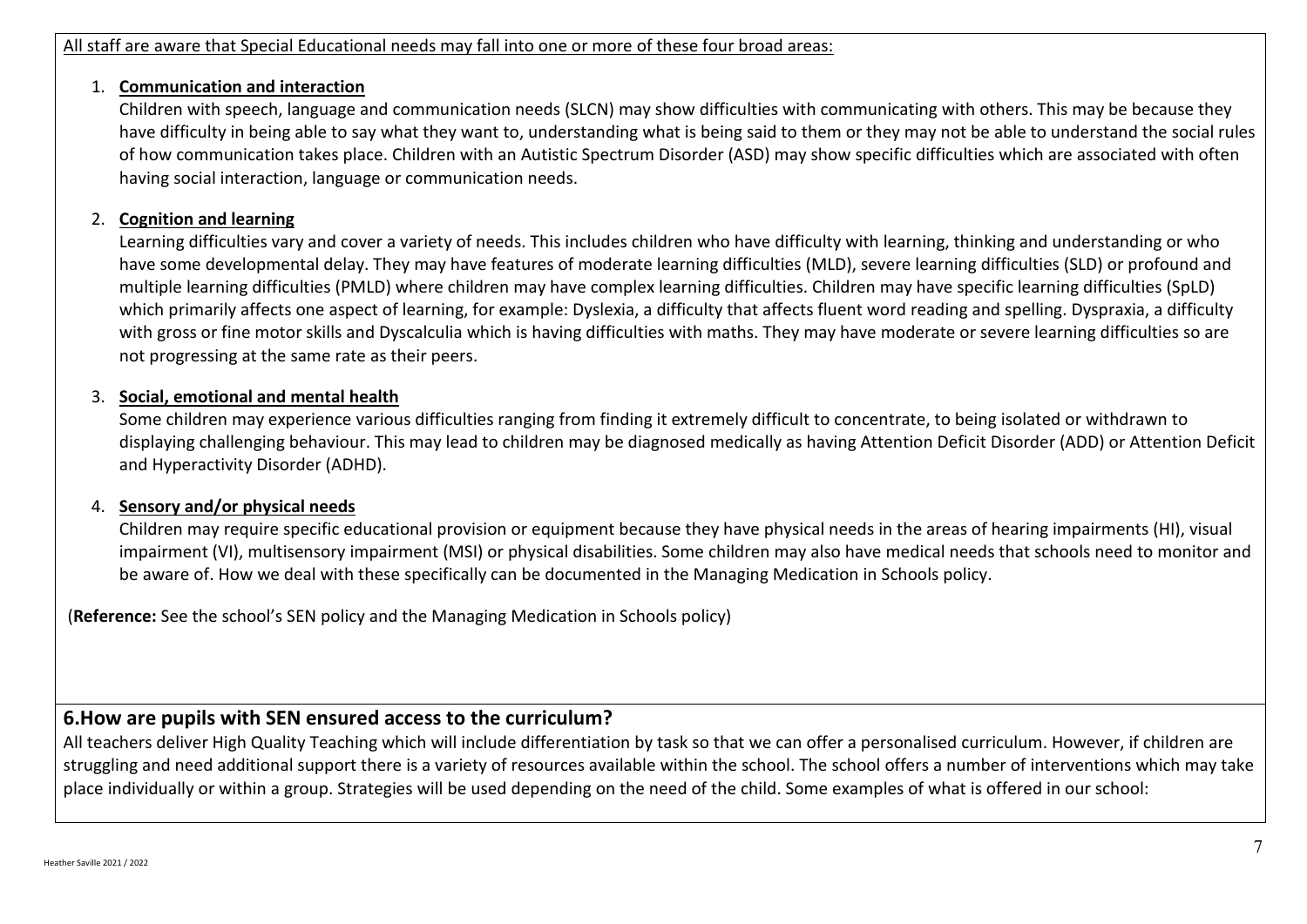#### **BUTTERFLY ROOM & DRAGONFLY AREA.**

We have a team of pastoral and behavioural support staff who work with children who need to access additional support to engage in learning. The staff are trained to deliver the following interventions.

Our **Butterfly Room** is where our pastoral team is based. Interventions include;

- Drawing & talking therapy
- Zones of regulations
- 1-1 catch-ups Social & Emotional.
- Google hangouts across the school.
- Lego Therapy

Our **Dragonfly Area** is where our behavioural team are based. Interventions include;

- Tempersaurus™
- Restorative justice™
- Nessy™
- Hedgehog hut Sensory room
- Class observations and feedback to SENDCo

#### **COMMUNICATION AND INTERACTION**

Strategies/programmes to support speech and language

- We will deliver programmes provided by Speech and Language Therapists, in conjunction with support by the child's parents at home in a 1-to-1 or individual setting.
- Supported "show and tell activities" for EYFS/KS1 pupils.
- We also offer dedicated resources /activities to support home with language.
- Language rich classrooms with engaging activities that promotes language development.
- Interventions which encourage children speech and language for example, Lego Therapy™
- Nurture groups
- Interventions such as Musical communication to help to develop attention

#### Mentoring activities

- In class strategies such as talking partners are regularly used.
- Play Leaders and Play Buddies in the playground at lunchtime.

#### Strategies to support modify behaviour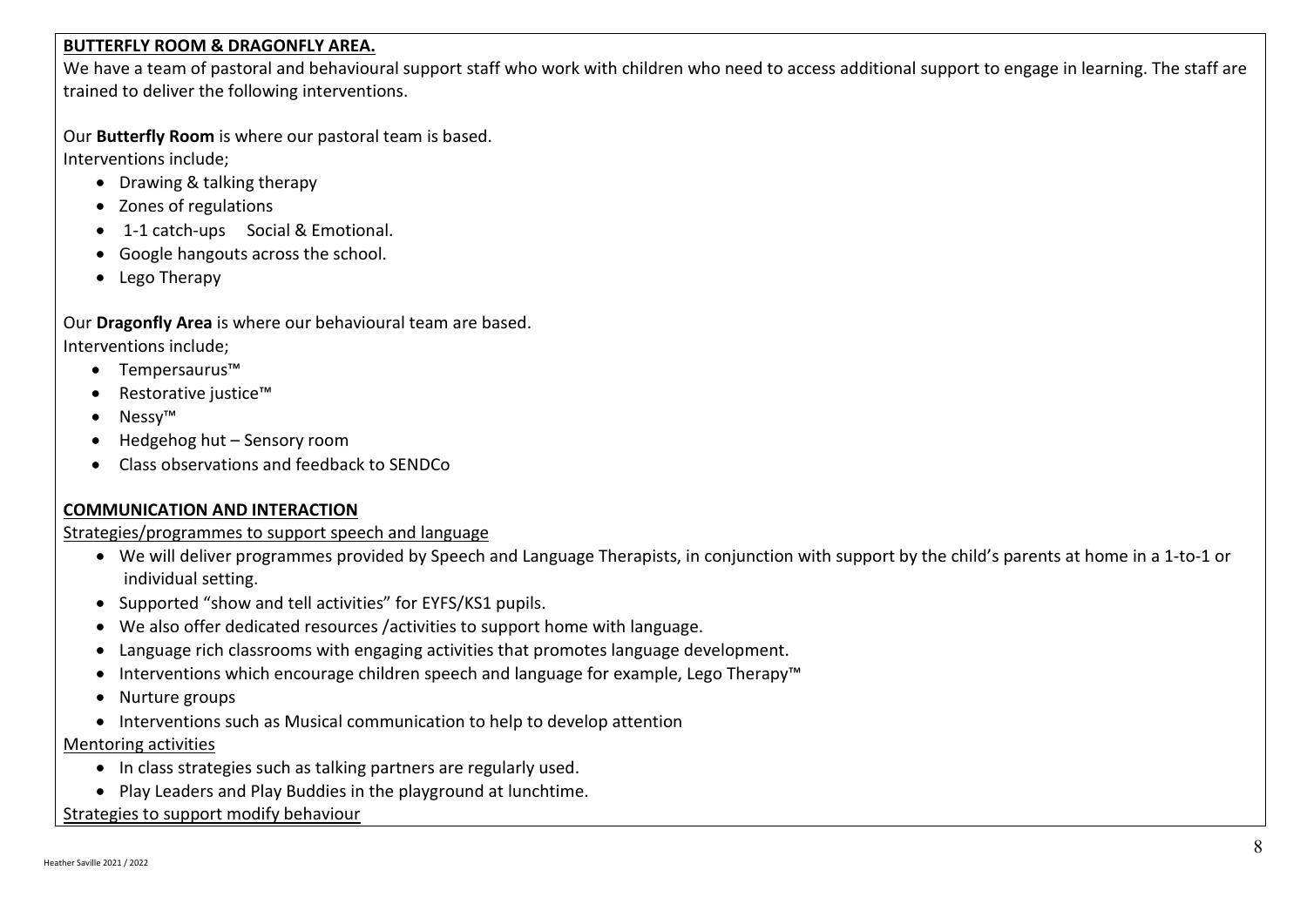- Positive behaviour strategies are used by all teachers we reward positive behaviours via the Dojo system.
- We work with the Specialist Teachers to support good behaviour choices and improved self-esteem for a small number of pupils who have significant difficulties with their behaviour and self-esteem.
- Use of visual resources/timetables.
- The use of the Butterfly room at lunchtimes for those children who find it difficult to be on the playground.
- Lego is used to encourage children to work as a team in a cooperative way in EPIC club.
- Interventions run by our LSAs.

#### **COGNITION AND LEARNING**

#### Strategies to support/develop literacy including reading

- Small group/ individual support for example with additional guided reading or phonics.
- In Reception and Key Stage 1, Read, Write Inc™ is a scheme used for developing the child's phonics knowledge. In Key Stage 2 this may continue for some targeted individuals.
- Additional guided reading/comprehension practice.
- Booster classes/group tuition where appropriate in for children to enhance progress
- Interventions for those with specific learning difficulties e.g.: Toe by Toe or specific spelling interventions
- Accelerated Reader/Reading eggs to support reading

#### Strategies to support/develop numeracy

- Small group/ individual support for example with additional practice for number bonds or tables.
- Use of small visual apparatus to support kinaesthetic learners
- Group Tuition or booster classes where appropriate
- Use of Numicon™ to enable practical maths.
- Use of technology to support learning.

#### Strategies/support to develop independent learning

- Communication in Print / key vocabulary displayed in classrooms.
- Word mats, word books, mind maps and the use of Talking Postcards and Post it Notes
- Seating arrangements to allow a working buddy.
- Personalised activities/lessons.

#### **SOCIAL, EMOTIONAL AND MENTAL HEALTH**

#### Social Skills programmes/support for self esteem

- Pupils are supported in short, small group sessions or 1-to-1 situations depending on their identified need to discuss strategies to develop selfesteem.
- We have weekly celebrations Assemblies to promote our school values of, Achievement, Respect, Responsibility and teamwork.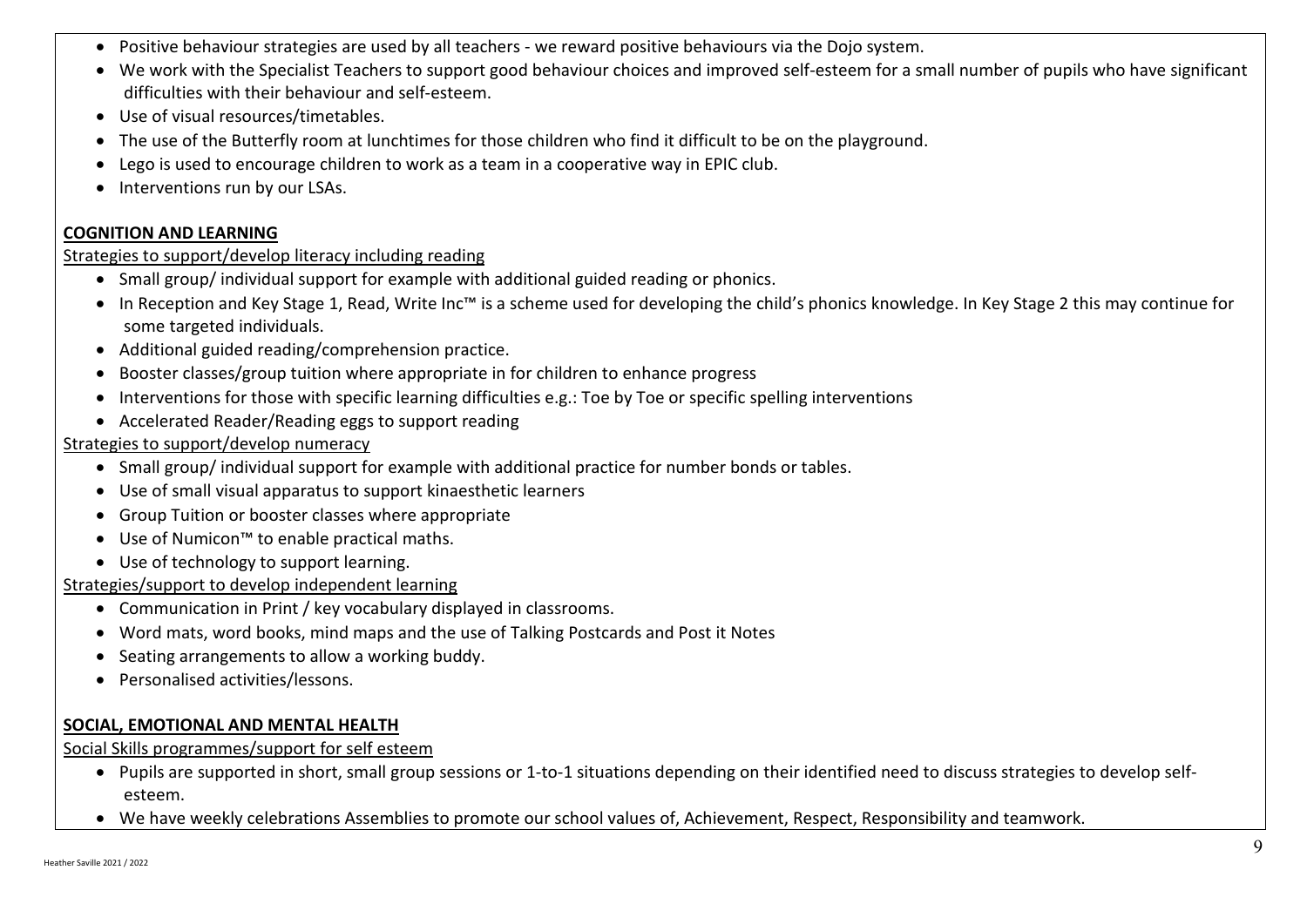- Positive Behaviour training is used throughout the school to help children to feel safe and confident.
- We have Play Leaders and Play Buddies, trained pupils who will play games with less confident children.
- Each class has representation on the school council.
- Year 6 children run library during lunchtimes Post Covid.
- A counsellor also visits the school weekly and will work with children in a therapeutic way.
- A play therapist comes into school each Tuesday to work with children.

#### Access to a supportive environment – IT facilities/equipment/resources

- Staff have access to the software, Communication in Print to produce printed matter with visual prompts for a small number of children. We use various apps as well as the Clicker apps for children with SEND.
- Access to laptops/ Chrome books as part of normal class provision and allowing alternative ways of recording.
- Devices for additional recording e.g. Cameras, video recorders, voice recorders

#### Strategies to reduce anxiety/promote emotional wellbeing (including communication with parents)

- We can provide "meet and greet" for anxious pupils, for example school refusers or new children.
- We have Play Leaders at lunchtime
- We have an open door approach for anxious parents or parents of anxious pupils.
- We do transition work at school to support the transfer to secondary school. Extra visits may be arranged to the new secondary school for targeted children. We support all pupils with SEND to move year group with a move-up session with their new teacher. We provide social stories for certain pupils who need a visual prompt.

#### **SENSORY AND / OR PHYSICAL**

#### Access to strategies/programmes to support Occupational Therapy/Physiotherapy needs

- We will deliver therapy programmes, in conjunction with parents, as advised by an Occupational Therapist or Physiotherapist for individual pupils as part of their targeted work.
- We provide some small items such as writing slopes or pencil grips or adapted scissors as required.
- Repetitive overlearning strategies to practice certain targeted skills for individuals.
- Opportunities for alternative ways of recording, other than writing e.g. chrome books.
- Gym Trail / fine motor skills interventions
- Sensory Room

#### Provision to facilitate/support access to the curriculum

- Access to small apparatus for example for counting in Maths, number squares etc.
- Personalised activities as appropriate.

#### Support/supervision at unstructured times of the day including personal care

- Play Leaders available to organise play with younger children at lunch time, under the supervision of a Play Leader supervisor.
- Every lunchtime and break time the Butterfly Room is available for vulnerable children.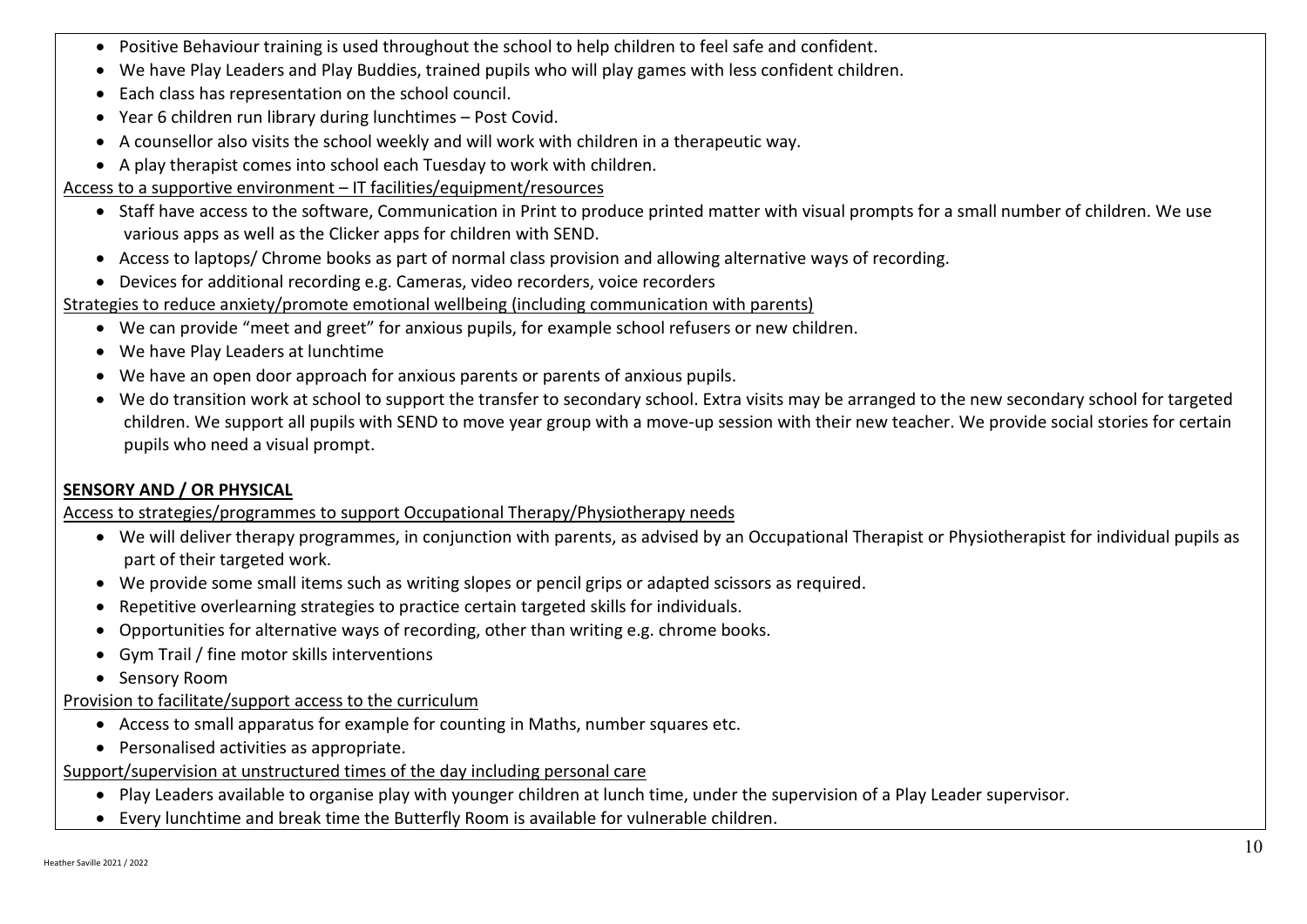- Reminding pupils to visit the toilet frequently.
- Allowing certain pupils with medical needs quick access to use the toilet at any time.
- Reminders to drink water frequently for all pupils.
- Hoists for wheelchair users.
- Slopes for wheelchair access.

#### Sensory Room

- For those children that have sensory difficulties there is a sensory room available throughout the school day.
- Some children will also require bespoke sensory equipment or activities.

### **8. How is their progress monitored?**

- Discussions will take place regularly so that we are constantly evaluating the effectiveness of the provision we have made in school.
- The views of the child will also be taken into account as to how they are finding the intervention.
- The views of the parents and school will also be taken into account to see if the intervention has been helping the child to progress.
- When needed, an SEND review will be undertaken in the school to ensure we are supporting the children in the best possible way.
- Reports from Mrs Saville are also submitted at each of the meetings to the Full Governing Body.
- If children require additional support if they are showing behavioural difficulties, anxiety or are struggling to communicate effectively, support in school may take place at lunchtime through planned activities in EPIC.
- Members of the Inclusion Team, Butterfly room & Dragonfly room are trained in different interventions which will support a child's social, emotional mental health.
- As a school, we will also refer to outside agencies where appropriate.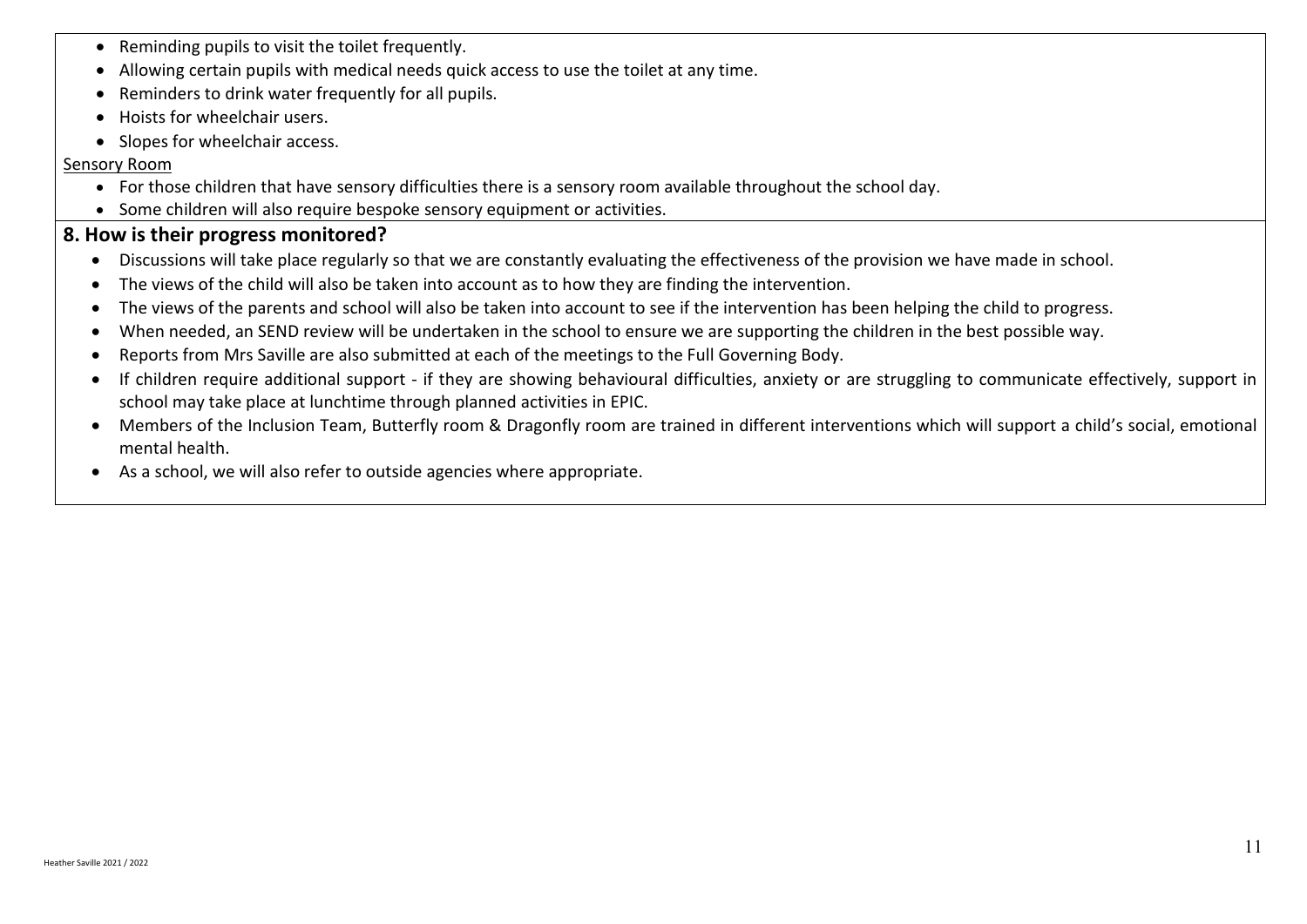## **9. Are all the relevant plans in place? (provision maps, individual education plans, pastoral plans)**

Every child on the Special Education Needs & Disabilities Register will have a provision map. .e.g.

| <b>Individual Provision Map</b>                                                                | <b>Billy Read</b><br>Name:                                                                                                                                                              | October 2018<br><b>Date</b>                                                                                                                                            |                                                                                                                 |                |                |                |             |  |  |  |
|------------------------------------------------------------------------------------------------|-----------------------------------------------------------------------------------------------------------------------------------------------------------------------------------------|------------------------------------------------------------------------------------------------------------------------------------------------------------------------|-----------------------------------------------------------------------------------------------------------------|----------------|----------------|----------------|-------------|--|--|--|
| <b>Class: Lemon</b><br>(year 2)                                                                | Date of Birth:<br>01.05.11                                                                                                                                                              |                                                                                                                                                                        |                                                                                                                 |                |                |                |             |  |  |  |
|                                                                                                | Things I have difficulty with:<br>My number bonds to 20<br>$\bullet$                                                                                                                    |                                                                                                                                                                        | IC / ASI / ASI+ / EHCP / Statement                                                                              |                |                |                |             |  |  |  |
|                                                                                                | Remembering some of my phonics<br>Holding my pencil correctly                                                                                                                           |                                                                                                                                                                        | <b>Levels</b>                                                                                                   |                |                |                |             |  |  |  |
| LAC: no                                                                                        | Having ideas when I write<br>٠                                                                                                                                                          |                                                                                                                                                                        | <b>Term</b>                                                                                                     | Reading        | Writing        | <b>Maths</b>   | <b>SPAG</b> |  |  |  |
| CIN: no<br>CP: no                                                                              | The best ways to help me are:<br>Practise my bonds every day<br>$\bullet$                                                                                                               |                                                                                                                                                                        |                                                                                                                 |                |                |                |             |  |  |  |
| EAL: no<br><b>Health issues:</b>                                                               | Listen to me read and help me sound out new words<br>Make ideas simple so I can understand                                                                                              |                                                                                                                                                                        | <b>Autumn</b>                                                                                                   | P <sub>8</sub> | P <sub>8</sub> | P <sub>8</sub> |             |  |  |  |
| Asthma - pump in class<br>Glue ear - regular checks with GP                                    |                                                                                                                                                                                         |                                                                                                                                                                        | <b>Spring</b>                                                                                                   |                |                |                |             |  |  |  |
| <b>Agencies involved:</b>                                                                      |                                                                                                                                                                                         |                                                                                                                                                                        | <b>Summer</b>                                                                                                   |                |                |                |             |  |  |  |
| * Light house<br>* Asthma nurse                                                                |                                                                                                                                                                                         |                                                                                                                                                                        | <b>Attendance to date: 98.6%</b><br>Lates: 1                                                                    |                |                |                |             |  |  |  |
| <b>School's views:</b><br>Needs to try and read a variety of books.                            | Billy has tried really hard this last term and this is evident with the progress he has made.<br>He needs to have more self-belief that he is capable of completing work independently. |                                                                                                                                                                        | <b>Parent's views:</b><br><b>Child's views:</b>                                                                 |                |                |                |             |  |  |  |
| Interventions in place:                                                                        | How often and by who?                                                                                                                                                                   | <b>IMPACT</b>                                                                                                                                                          |                                                                                                                 |                |                |                |             |  |  |  |
| <b>RM Maths</b>                                                                                | 3 x weekly 20 mins TA                                                                                                                                                                   | Moved from 2b to 2w+.<br>He is showing more confidence when in class sessions. He will now ask and answer questions as whole class                                     |                                                                                                                 |                |                |                |             |  |  |  |
| Phonics focus group                                                                            | 5 mins daily 1:2 TA                                                                                                                                                                     | Single sounds are secure need to now work on 'sh'<br>'th' and 'ow' 'ae' 'ee'                                                                                           |                                                                                                                 |                |                |                |             |  |  |  |
| $FMS - gym \, trail$                                                                           | 20 mins 4x weekly HLTA                                                                                                                                                                  | Pencil grip is improving, now needs to be consistent without adult support                                                                                             |                                                                                                                 |                |                |                |             |  |  |  |
| Writing - visual resources, talking<br>postcards, mind mapping, story<br>boards.               | <b>Daily LSA</b>                                                                                                                                                                        | Once his ideas are talked through he can with support continue his writing. Memory retention is the main issue.<br>Memory activities to be introduced after half term. |                                                                                                                 |                |                |                |             |  |  |  |
| Outcomes to be achieved over the next term:<br>$\bullet$<br>reading and writing 'sh' 'th' 'ow' | Apply the following knowledge of the following diagraphs confidently in<br>Know number bonds to 20 and apply this knowledge to other concepts.                                          | <b>Success Criteria:</b><br>$\bullet$<br>۰<br>۰                                                                                                                        | Apply knowledge to reading individual words<br>Spell words containing diagraphs<br>Apply when writing sentences |                |                |                |             |  |  |  |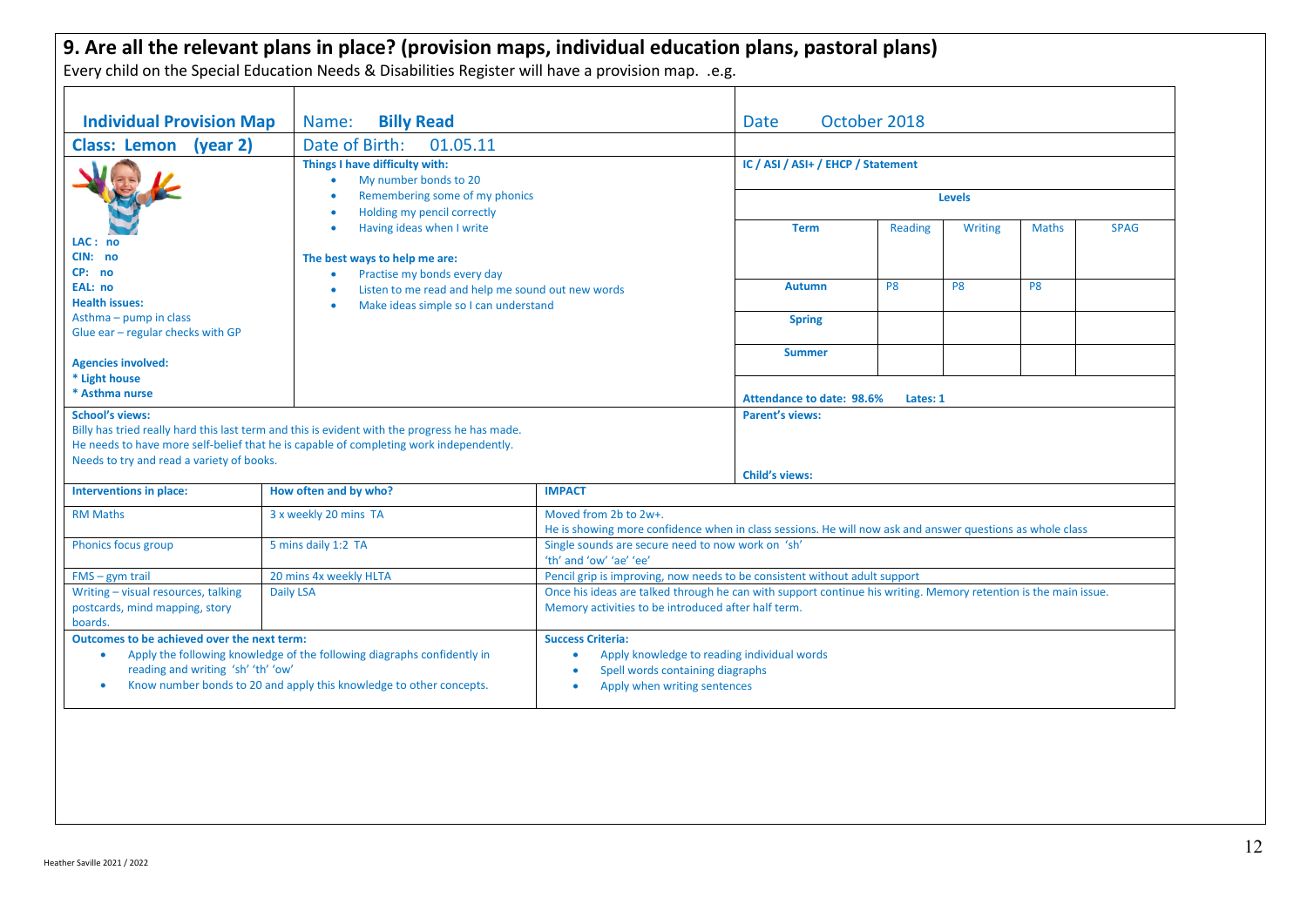| We also have children on Consistent management plans in place for the children that need them who need a consistent approach.                                                            |                                                                                                                                                                                           |
|------------------------------------------------------------------------------------------------------------------------------------------------------------------------------------------|-------------------------------------------------------------------------------------------------------------------------------------------------------------------------------------------|
| E.g.                                                                                                                                                                                     |                                                                                                                                                                                           |
|                                                                                                                                                                                          | <b>Consistent Management Plan</b>                                                                                                                                                         |
| Name Billy Read<br>Date of Birth 01.05.11                                                                                                                                                |                                                                                                                                                                                           |
|                                                                                                                                                                                          |                                                                                                                                                                                           |
| A CMP is required for Billy as he displays the following behaviours and there are several adults who work with him during the school day:                                                |                                                                                                                                                                                           |
| Refusing to comply with instructions from adults                                                                                                                                         |                                                                                                                                                                                           |
| Unable to accept consequences for inappropriate behaviour<br>$\bullet$                                                                                                                   |                                                                                                                                                                                           |
| Emotional difficulties and lack of empathy<br>$\bullet$                                                                                                                                  |                                                                                                                                                                                           |
| Some aggressive responses of repetitive kicking, biting and hitting adults / peers                                                                                                       |                                                                                                                                                                                           |
| <b>Strengths and Likes</b>                                                                                                                                                               | <b>Key Behaviours and Triggers</b>                                                                                                                                                        |
| Water play<br>$\bullet$                                                                                                                                                                  | Triggered by change of activity requested by the adult and/or not getting his own way<br>$\bullet$                                                                                        |
| marble run                                                                                                                                                                               | Sharing of toys<br>$\bullet$                                                                                                                                                              |
| sensory activities                                                                                                                                                                       | Structured activities during day, such as, tidy up time, carpet sessions<br>$\bullet$                                                                                                     |
| <b>Singing</b><br>$\bullet$                                                                                                                                                              |                                                                                                                                                                                           |
|                                                                                                                                                                                          | <b>General and Preventative Strategies</b>                                                                                                                                                |
| Set small achievable targets and praise/reward Billy for good listening, sitting nicely, joining an activity etc. Use of hedgehog room or dojos as positive rewards.<br>$\bullet$        |                                                                                                                                                                                           |
| Give Billy a warning of an upcoming change in activity.<br>$\bullet$                                                                                                                     |                                                                                                                                                                                           |
| Provide clear instructions to Billy using 'ifthen' strategy<br>$\bullet$                                                                                                                 |                                                                                                                                                                                           |
| Count to 3 slowly while avoiding eye contact and saying clearly your expectation in a firm voice<br>$\bullet$<br>Avoid confrontation when he is refusing to comply<br>$\bullet$          |                                                                                                                                                                                           |
| Use communication and print pictures as a visual support<br>$\bullet$                                                                                                                    |                                                                                                                                                                                           |
| Regular support from Nursery Manager / TA to develop social and emotional needs<br>$\bullet$                                                                                             |                                                                                                                                                                                           |
|                                                                                                                                                                                          | <b>Specific and Reactive Strategies</b>                                                                                                                                                   |
| Mention consequences to deter behaviour however only discuss when Billy is relaxed and ready to listen<br>$\bullet$                                                                      |                                                                                                                                                                                           |
| At his eye level use a calm and approachable manner to discuss his behaviour<br>$\bullet$                                                                                                |                                                                                                                                                                                           |
| If the wrong choice is made then offer clear choices with clear consequences that must be followed through when Billy is calm (time out in the class outside of class, etc)<br>$\bullet$ |                                                                                                                                                                                           |
| $\bullet$                                                                                                                                                                                | Provide Billy with time to make correct choice by giving him warnings that he is beginning to make the wrong choice, remind him of the correct choice and give clear consequences in line |
| with school policy                                                                                                                                                                       |                                                                                                                                                                                           |
| Offer support, empathy and approval for effort made by Billy (use of positive dojo)<br>$\bullet$                                                                                         |                                                                                                                                                                                           |
| <b>Situations or Approaches to Avoid</b>                                                                                                                                                 | <b>Arrangements for Monitoring and Reviewing</b>                                                                                                                                          |
|                                                                                                                                                                                          |                                                                                                                                                                                           |
| Prolonged confrontation                                                                                                                                                                  | Maintain good communication between home/school by reporting positive along with                                                                                                          |
| Long periods of concentration on one task                                                                                                                                                | negative.                                                                                                                                                                                 |
|                                                                                                                                                                                          | Review half termly                                                                                                                                                                        |
| Date: 14th October 2020<br><b>Signature of Parent</b><br><b>Signature of SENDCo</b>                                                                                                      |                                                                                                                                                                                           |
| <b>Signature of Phase Lead</b><br><b>Signature of Class Teacher</b><br><b>Signature of TA</b>                                                                                            |                                                                                                                                                                                           |
| <b>Signature of MDA</b><br>Signature of child.                                                                                                                                           |                                                                                                                                                                                           |
|                                                                                                                                                                                          |                                                                                                                                                                                           |
|                                                                                                                                                                                          |                                                                                                                                                                                           |
|                                                                                                                                                                                          |                                                                                                                                                                                           |
|                                                                                                                                                                                          |                                                                                                                                                                                           |
|                                                                                                                                                                                          |                                                                                                                                                                                           |
|                                                                                                                                                                                          |                                                                                                                                                                                           |
|                                                                                                                                                                                          |                                                                                                                                                                                           |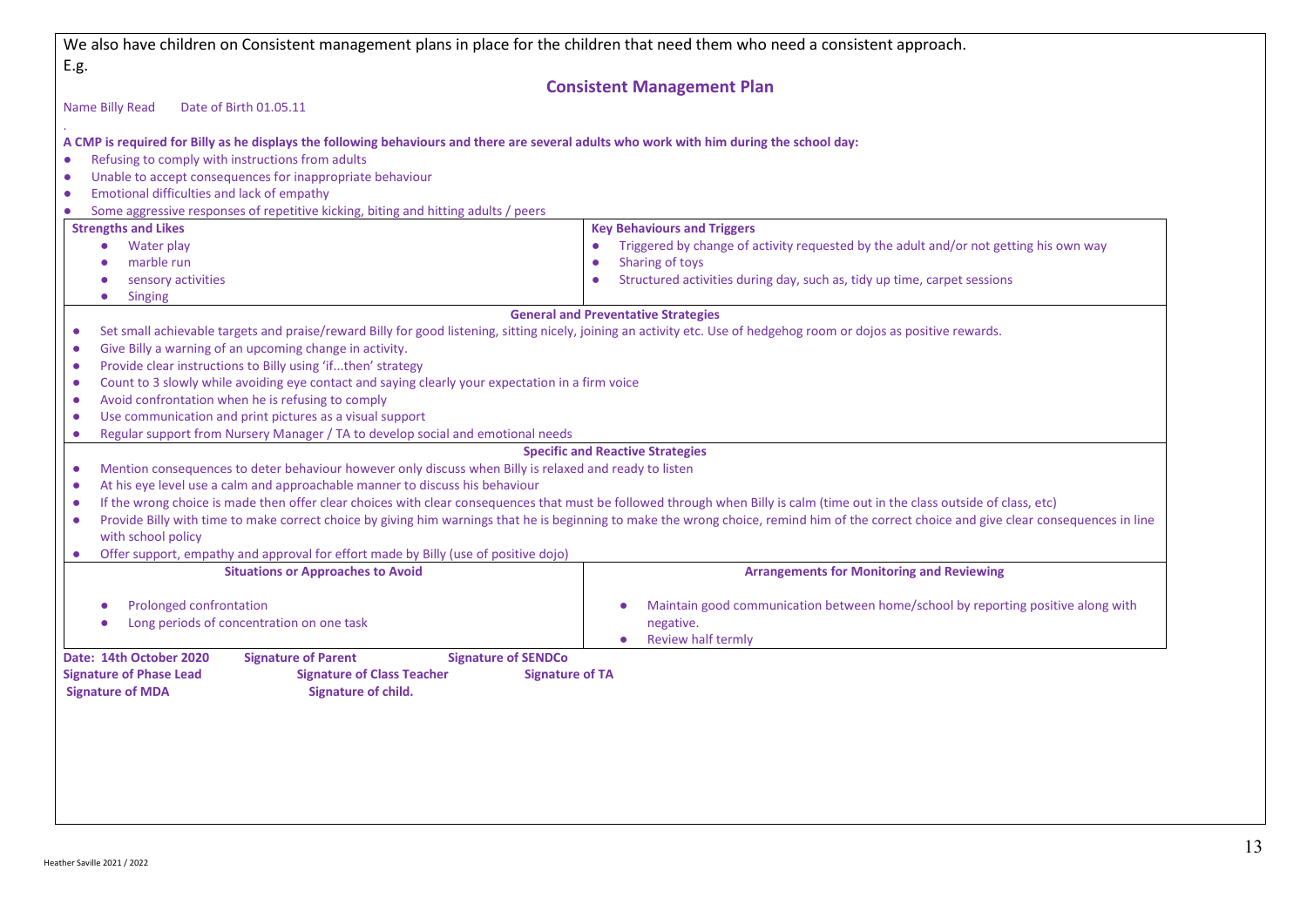

# **Steps Progress Between Terms**

Y2, Y3, Y4, Y5, Y6 - All SEN (36 pupils)

|                                 | <b>Average of Displayed Subjects</b> |                     |                                               | <b>Reading</b> |     |                          | <b>Writing</b> |                   |                                          | <b>Mathematics</b> |                       |                                           |           |                            |
|---------------------------------|--------------------------------------|---------------------|-----------------------------------------------|----------------|-----|--------------------------|----------------|-------------------|------------------------------------------|--------------------|-----------------------|-------------------------------------------|-----------|----------------------------|
| ⇔                               | No. $\Leftrightarrow$                | $% \Leftrightarrow$ | Sum2 20-21 Aut1 21-22 Progress $\ominus$<br>⇔ | ⇔              |     | Sum2 20-Aut1 21-<br>21 ⇔ | $22 \div$      | <b>Progress ↔</b> | Sum2 20-Aut1 21-<br>$21 \Leftrightarrow$ | $22 \div$          | $ $ Progress $\oplus$ | Sum2 20- Aut1 21-<br>$21 \Leftrightarrow$ | $22 \div$ | Progress $\Leftrightarrow$ |
| <b>All Pupils</b>               | 36                                   | 100.0               | 50.3                                          | 51.1           | 0.8 | 50.8                     | 51.7           | 0.9               | 49.2                                     | 49.9               | 0.7                   | 50.8                                      | 51.7      | 0.9                        |
| <b>Males</b>                    | 27                                   | 75.0                | 50.1                                          | 50.9           | 0.8 | 50.7                     | 51.6           | 0.9               | 48.9                                     | 49.6               | 0.7                   | 50.7                                      | 51.4      | 0.7                        |
| Females                         | 9                                    | 25.0                | 50.9                                          | 51.8           | 0.9 | 51.0                     | 51.9           | 0.9               | 50.2                                     | 50.9               | 0.7                   | 51.3                                      | 52.6      | 1.3                        |
| <b>FSM</b>                      | 16                                   | 44.4                | 51.3                                          | 52.1           | 0.8 | 51.9                     | 52.8           | 0.9               | 50.1                                     | 50.7               | 0.6                   | 52.0                                      | 52.8      | 0.8                        |
| Not FSM                         | 20                                   | 55.6                | 49.4                                          | 50.3           | 0.9 | 49.9                     | 50.8           | 0.9               | 48.5                                     | 49.3               | 0.8                   | 49.9                                      | 50.8      | 0.9                        |
| Pupil Premium                   | 20                                   | 55.6                | 51.5                                          | 52.3           | 0.8 | 52.0                     | 52.8           | 0.8               | 50.2                                     | 50.9               | 0.7                   | 52.2                                      | 53.1      | 0.9                        |
| Not Pupil Premium               | 16                                   | 44.4                | 48.8                                          | 49.6           | 0.8 | 49.3                     | 50.3           | 1.0               | 47.9                                     | 48.8               | 0.9                   | 49.1                                      | 49.9      | 0.8                        |
| <b>SEN Support</b>              | 22                                   | 61.1                | 50.2                                          | 51.0           | 0.8 | 50.7                     | 51.7           | 1.0               | 49.1                                     | 49.8               | 0.7                   | 50.6                                      | 51.5      | 0.9                        |
| Education, health and care plan | 14                                   | 38.9                | 50.5                                          | 51.2           | 0.7 | 50.9                     | 51.6           | 0.7               | 49.4                                     | 50.1               | 0.7                   | 51.1                                      | 51.9      | 0.8                        |
| <b>Not SEN</b>                  | $\mathbf{0}$                         | $\mathbf 0$         |                                               |                |     |                          |                |                   |                                          |                    |                       |                                           |           |                            |

With the support in place for our children with SEND they have made progress in line with the rest of the cohort.

### **10. How are school resources deployed?**

Resources are deployed depending on the needs of the children.

How many LSAs

#### **EHCP support** 14 EHCPs 19 LSAs

- $N = 1$  pupil with IPRA funding  $-1$  LSAs during the mornings
- R 2 pupils with IPRA funding 2 LSAs during the mornings
- Y3 3 EHCP 3 LSAs all day
- Y4 2 EHCP 1LSA all day 1 LSA am & 1 PM
- Y5 5 EHCP 2 LSAs all day 2 LSA am & 2 LSAs PM
- Y6 4 EHCP 1 LSA all day 3 LSAs am

#### **Classroom support** – Rec 2 LSA s

Yr1/2 2 LSAs

**Butterfly** – Pastoral – 2 LSAs

**Dragonfly** – Behaviour – 2 LSAs

• Any external support – Specialist Teachers for VI. HI and PNI

Physiotherapy, occupational therapy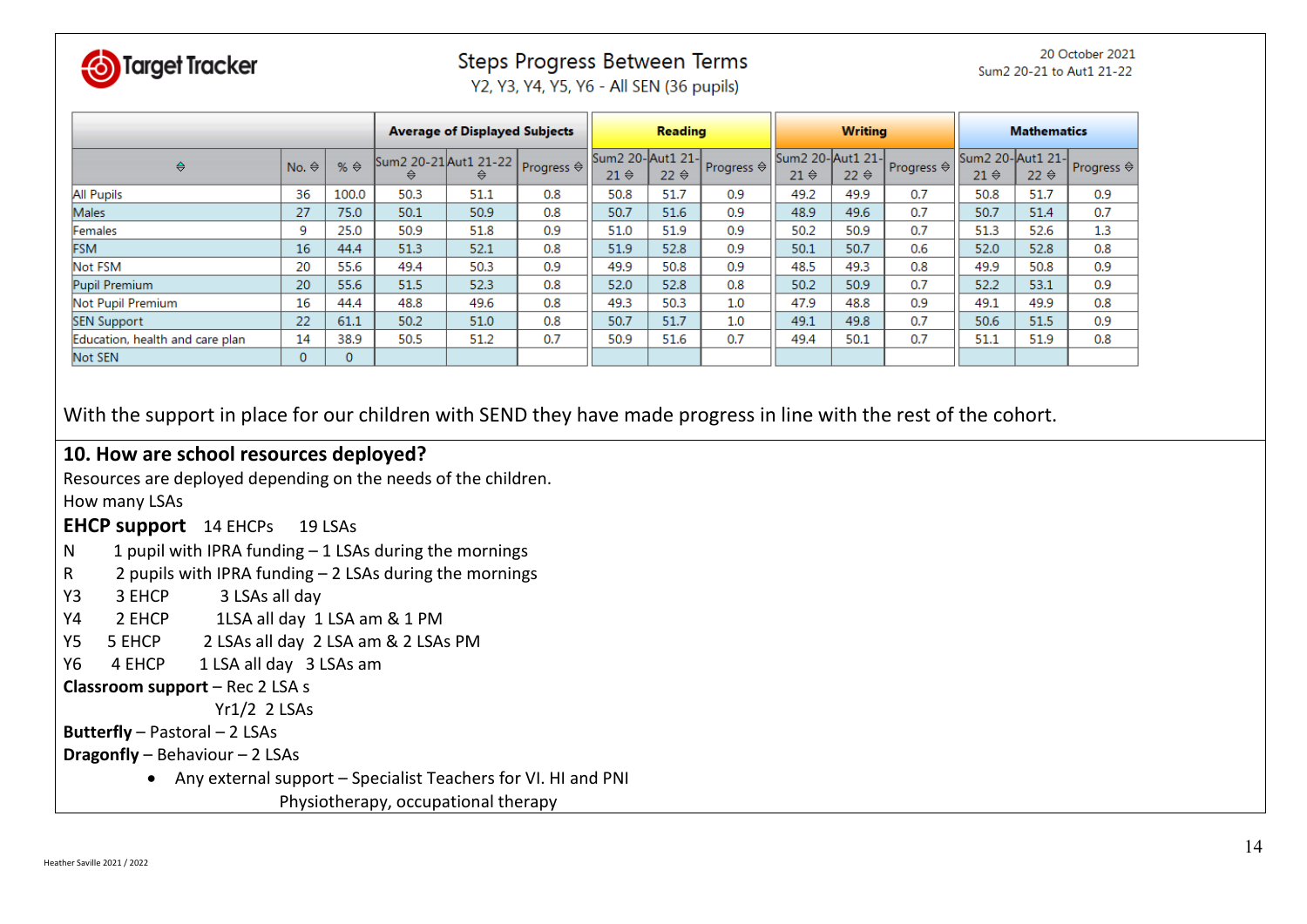• Equipment and any adaptations

 Tracked hoist in the Disabled Toilet Mobile hoist in hedgehog hut. Wooden ramps in place Steps and stairs highlighted

# **11. Are there any budget/resource issues in terms of SEN provision?**

The School is responsible for the first £6000 of resources for a pupil with an EHCP.

44% of the children with SEND benefit from Pupil Premium funding. This can be used to fund resources to meet individual needs.

# **12. Describe the progress on any parts of the School Improvement Plan relating to SEND**

The school improvement plan dated Autumn 2021 identifies the need to review SEND provision and the deployment and effectiveness of LSAs and consider whether EHCPs need to be extended or enhanced.

# **13. When was the SEN policy last reviewed and when will it be reviewed next?**

The SEND policy was reviewed Sept 2021. It will be reviewed Sept 2022.

## **Who is involved in reviewing the policy?**

The policy is reviewed by the head and the Inclusion Team. – SENDCo, Butterfly & Dragonfly. Then ratified by the Governors.

## **Does the policy reflect and meet needs of pupils**

The policy reflects and meets the needs of our pupils. When it is reviewed the need of our children are also reviewed so that we can alter our provision if needed.

# **What does it say about supporting pupils in their transfer to and from other schools?**

Our school is an inclusive school. We continue to have a strong reputation within the local community as being a school which welcomes any child with special needs, regardless of the degree of difficulties presented. The SENDCo works closely with pre-school providers and the educational psychologist, ensuring that children starting school with special educational needs have individualised provision from their first day; the same is true of children with Special Educational Needs who move to our school from other schools. Liaison between pre-school providers, parents and the SENDCo often begins when the children are as young as three. In addition, we aim

> To provide equal access to the National Curriculum and to plan for and provide a curriculum which is accessible to all the needs of the pupils.

Fo raise staff awareness of the needs to differentiate work effectively and to provide regular training, coaching and development for all staff.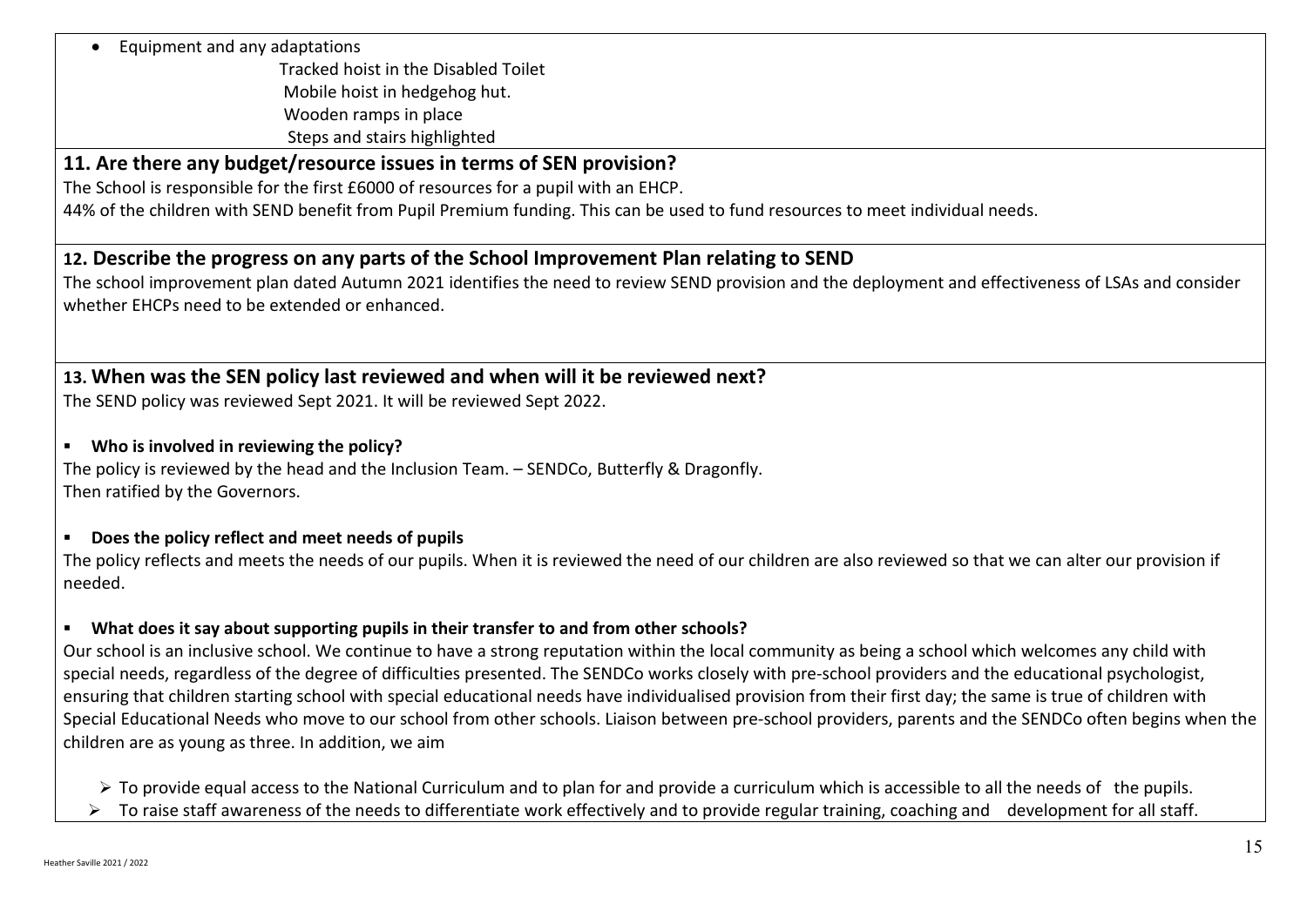- $\triangleright$  To establish good home school communication.
- $\triangleright$  To involve the pupil wherever possible in the planning and target setting of his/her programme of work.
- $\triangleright$  To monitor and review individual needs regularly, and to maintain clear records of any action taken.
- $\triangleright$  To review needs and provision termly for budgeting, planning and resourcing for SEND.

### 14. **Has the SENDCO undertaken the necessary training?**

Yes

Qualified teacher (B.Ed hons) The National Award in SEN Coordination --- December 2011

### **15. Have the relevant staff members received appropriate training?**

Yes. Some LSAs took the opportunity to do online training during lock down; other training has been completed virtually.

The training has been directed at the staff who require it with the class/ pupils they are in contact with. Obviously safeguarding training is accessed by all.

- COVID awareness
- Prevent
- Safeguarding
- Speech & Language interventions
- Team Teach update
- Hoist training
- Epi pen & allergies
- Prevent e learning course
- Anaphylaxis and asthma
- Infection prevention control
- EYFS teaching course level 3
- Classroom management
- Attachment disorder
- Introduction to child psychology
- Listening to young children:
- supporting transition
- Understanding Autism
- Introduction to speech and language
- ASD module 1
- ASD module 2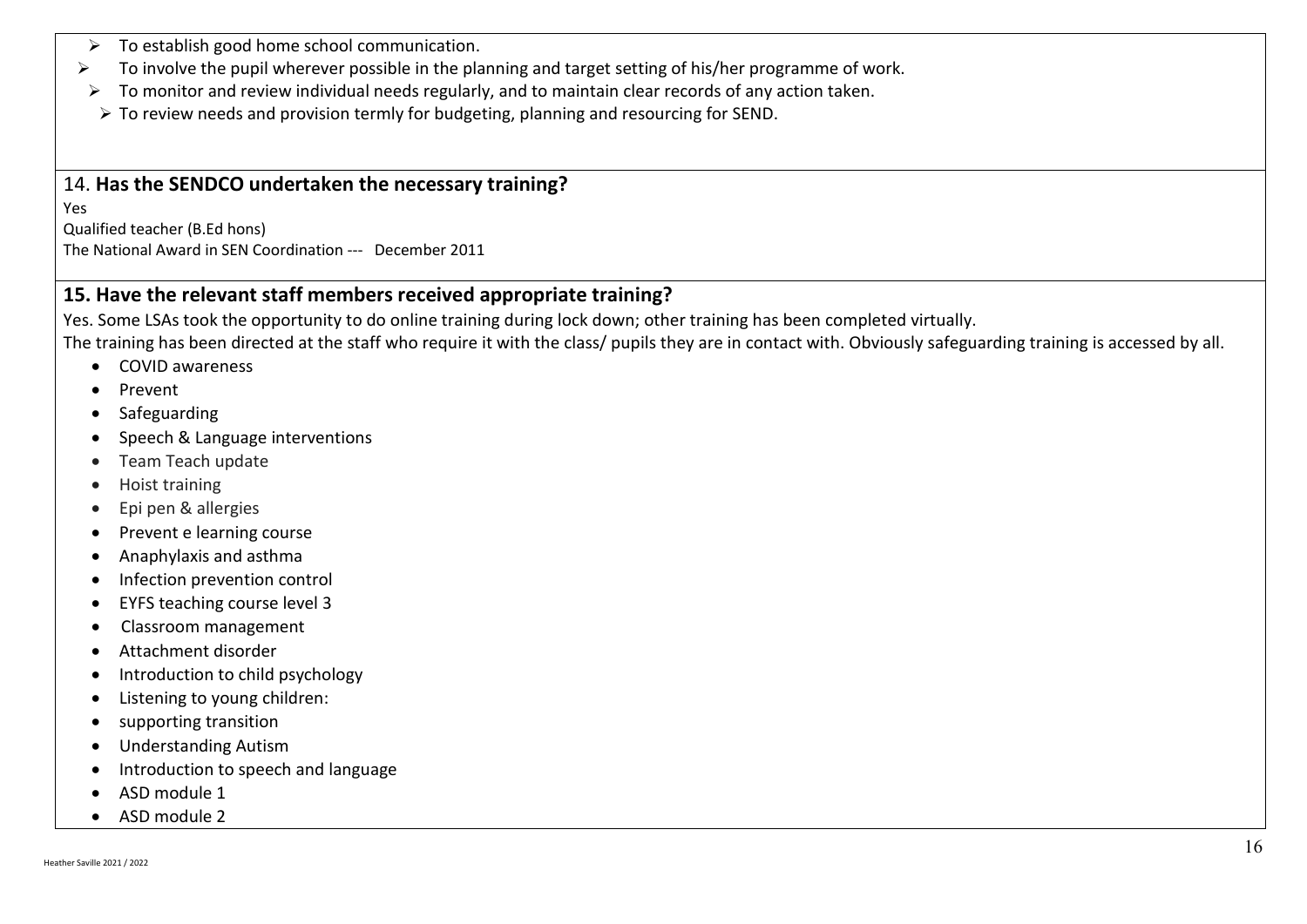- ASD module 3
- Introduction to teaching phonics
- Certificate in understanding children and young peoples' mental health

# **16. Which external agencies and support agencies are the school working with and how well is this working?**

Specialist teachers for Physical & Neurological Impairment.

Specialist teachers for Visual impairment.

Teacher for the deaf.

- School nurse
- Social Care
- Speech therapist
- Occupational therapist

Physiotherapist.

Inclusion Partner

SEND Engagement Facilitator

Educational Psychologist.

Virtual School – Essex, Bradford, Bracknell Forest & Thurrock

LAC reviewing officer.

We have a good relationship with many outside agencies.

Regular meetings, visits or virtual contact is available when needed.

## **17. What communication strategies are in place for parents/carers of children with SEN? Parents are made aware of their child's progress by….**

- $\triangleright$  SLT and the Inclusion team on the playground at the start of the day and at the end of the school day daily
- $\triangleright$  Open door approach
- $\triangleright$  Home/school diaries
- $\triangleright$  Home learning work
- $\triangleright$  Assemblies
- $\triangleright$  Open school evenings virtually & face to face
- $\triangleright$  Annual Reports
- $\triangleright$  Visits from outside agencies visit notes.
- $\triangleright$  One Planning which includes Annual Reviews for those with EHCPs
- $\triangleright$  One Page Profiles for the children
- $\triangleright$  Parent consultations

The parents are aware they can contact the SENDCo through the school office, by email [hsaville@williamread.essex.sch.uk](mailto:hsaville@williamread.essex.sch.uk) or by Dojo.